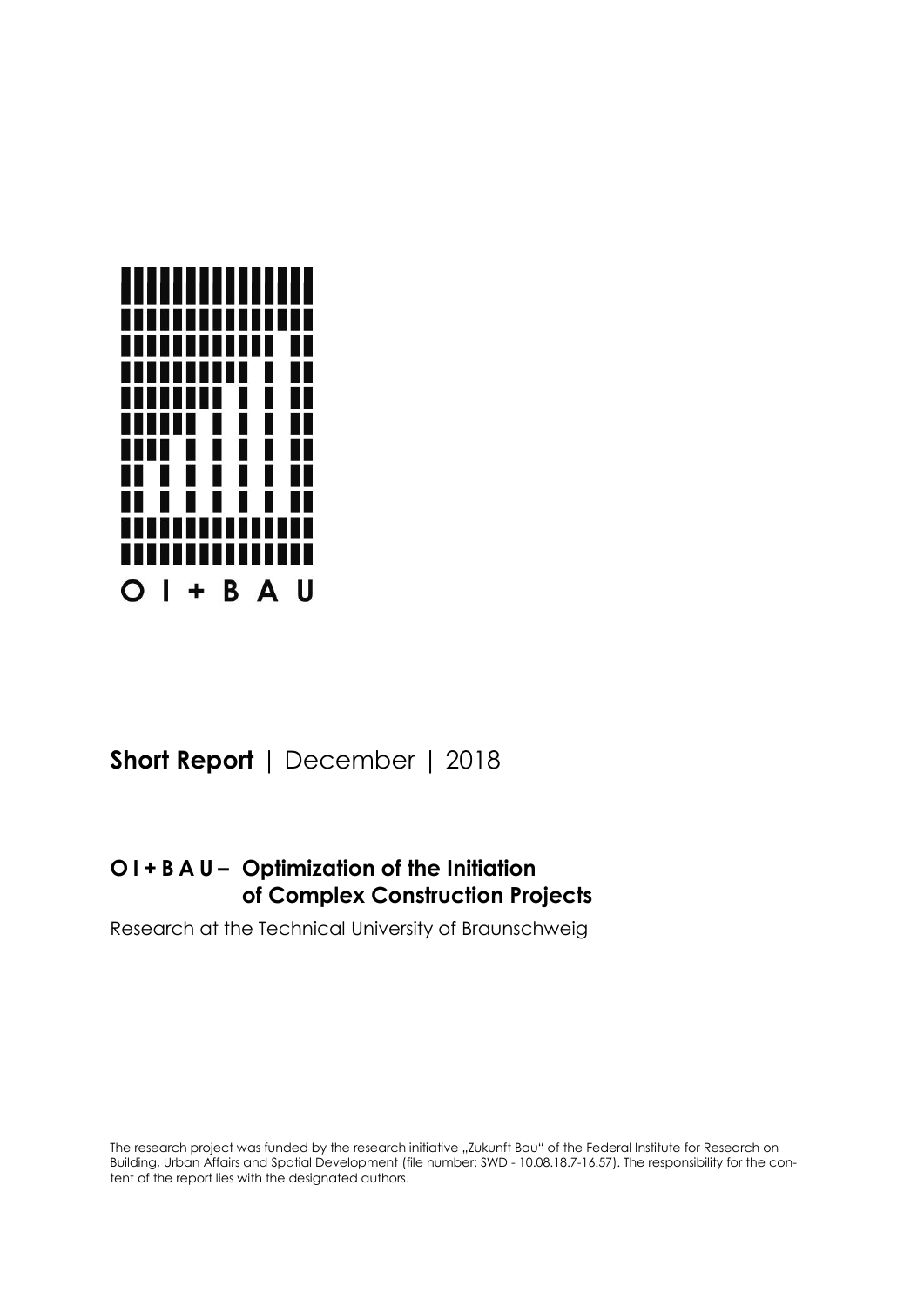### Research at the Technical University of Braunschweig

### **Institute of Construction Engineering and Management**

### **IBB – Division of Construction Engineering and Management (project leadership)**

Univ.-Prof. Dr.-Ing. Patrick Schwerdtner Tino Uhlendorf, M. Sc. Lorenz Staub, B. Sc. Schleinitzstr. 23A | 38106 Braunschweig Tel +49 531 391-3174 |Fax +49 531 391- 5953 t.uhlendorf@tu-braunschweig.de | www.tu-braunschweig.de/ibb

### **IIM – Division of Infrastructure and Real Estate Management**

Univ.-Prof. Dr.-Ing. Tanja Kessel Shayan Ashrafzadeh Kian, M. Sc. Schleinitzstr. 23A | 38106 Braunschweig Tel +49 531 391-3174 |Fax +49 531 391- 5953 shayan.kian@tu-braunschweig.de | www.tu-braunschweig.de/iim

### **IIKE – Institute of Industrial Building and Construction Design (Application)**

Univ.-Prof. Mag. Arch. M. Arch. Carsten Roth Dipl.-Ing. Architekt, M. Arch. Michael Bucherer Dipl.-Ing. Architekt Felix Schippmann Darja Möhlmann, M. Sc. Dipl.-Ing. Architektin Regina Sonntag RIBA Dipl.-Ing. Dipl.-Wirtsch.-Ing. Sönke Wahnes Pockelsstr. 3 | 38106 Braunschweig Tel +49 531 391-2544 |Fax +49 531 391-5948 iike@tu-braunschweig.de | www.tu-braunschweig.de/iike

### **Note**

This research report was written by the following authors: *Schwerdtner*|*Kessel*|*Roth*| *Ashrafzadeh Kian*|*Bucherer*|*Möhlmann*|*Schippmann*|*Sonntag*|*Uhlendorf*|*Wahnes*

### Research partners

Arikon Bau AG Implenia Hochbau GmbH OBERMEYER Planen + Beraten GmbH Stadt Wolfsburg Volkswagen Immobilien GmbH WOLFF & MÜLLER Holding GmbH & Co. KG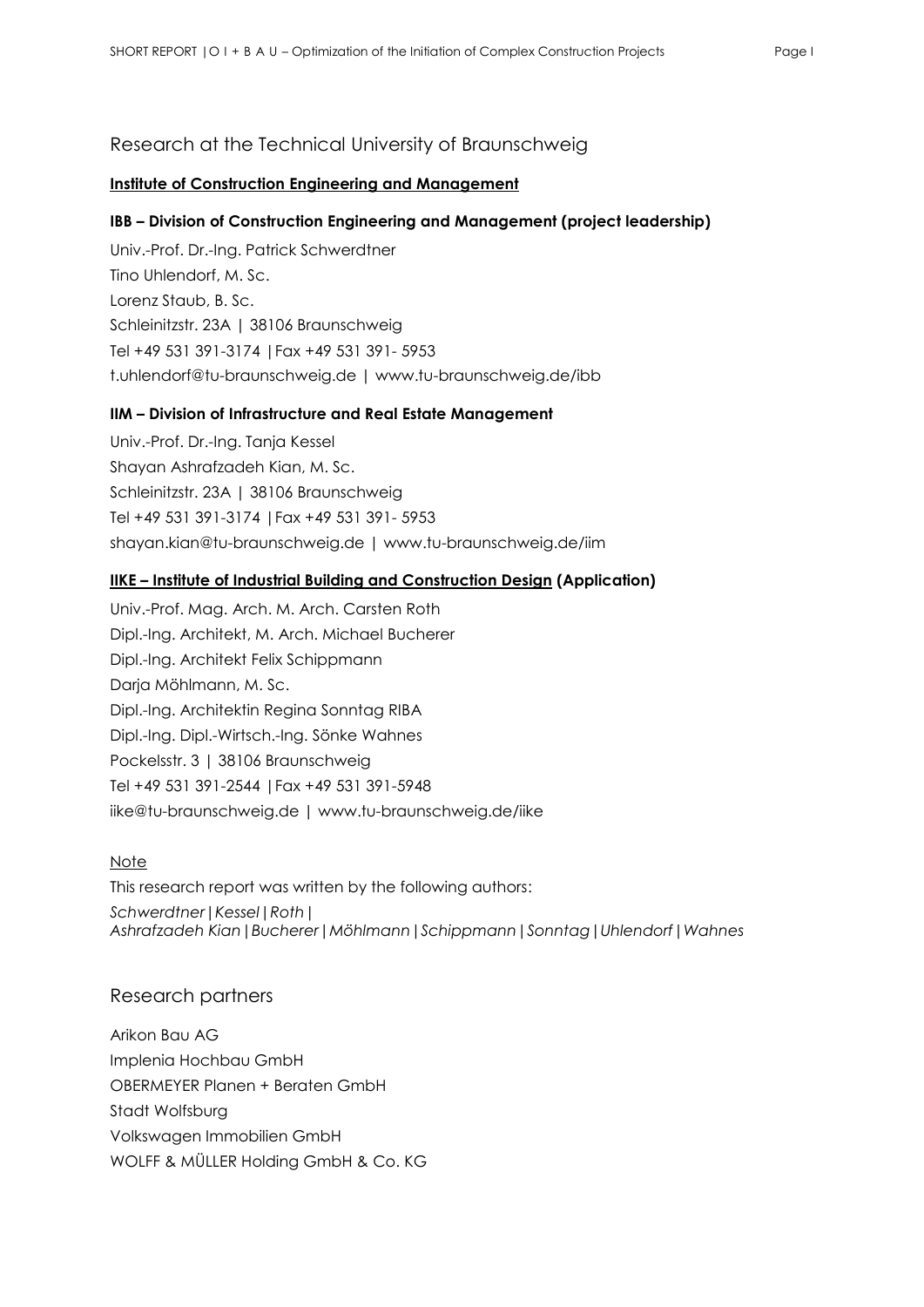### **Short Report: Successful Construction Projects Through Optimized Initiation**

Irrespectively of the size or future use of a construction project, the parties involved the initiation phase are often exposed to tasks, whose subsisting solution can only succeed based on a systematic approach and comprehensive expertise. Often, however, the stakeholders lack sufficient knowledge and methodological foundations to grasp the challenges of the preparatory planning phase and to make sustainable decisions. In the course of the project, this regularly leads to high loss of time and quality with associated cost increases. There is therefore an urgent need for research to reduce – ideally to avoid – these negative effects.

A study of 300 completed federal building construction projects (with individual construction volumes of 10 to 240 million euros) as part of the project "Reform Bundesbau" showed, for example, that in 40 % of the cases the budget could not be met and in 35 % of the cases the timescale targets could not be met.<sup>1</sup> No concrete information is given on the extent of the cost overruns, but the projects are described as "*significantly more expensive*" 2. More precise information on cost overruns can be found, for example, in a study by the Hertie School of Governance. Among other things, this study examined 50 new construction projects for public buildings and found that average cost increases of 41% occurred.<sup>3</sup>

Beside the former Federal Ministry for the Environment, Nature Conservation, Building and Nuclear Safety (BMUB), which aims to counteract this development with the aid of the project "Reform Bundesbau", the Federal Ministry of Transport and Digital Infrastructure (BMVI) has drafted an "action plan large projects/ Aktionsplan Großprojekte" through the "reform commission Construction of large scale projects/ Reformkommission Bau von Großprojekten" in order to improve project implementation, which is currently being implemented.<sup>4</sup> Both programs describe, for example, the potential for improvements in the early project phases (including initiation) as key fields of action. Furthermore, the BMUB notes in its comments that cost and timescale target overruns occur more frequently in complex construction projects than in less complex ones.<sup>5</sup>

The aim of the research project was therefore to develop the basis for a reliable definition of the project objectives and accordingly the necessary prerequisites and fields of action to be worked on. For this purpose, initially the prevailing opinion regarding the existing theoretical and practical processes in the initiation of complex construction projects was compiled as the result of a comprehensive survey. In addition, conclusions concerning the initiation phase were extracted from common disturbances during the course of the realization of construction projects and then classified. These findings were conditioned, merged with additional research on stakeholders and social systems in complex construction projects and analysed in order to iden-

 <sup>1</sup> Cf. BMUB Referat B II 1 (2016), p. 4<br><sup>2</sup> BMUB Poforat B II 1 (2014), p. 4

<sup>2</sup> BMUB Referat B II 1 (2016), p.4

<sup>3</sup> Cf. Kostka/Anzinger (2015), p. 8

<sup>4</sup> Cf. BMVI (2017)

<sup>5</sup> Cf. BMUB Referat B II 1 (2016), p. 4. No clear distinction was made between complex and non-complex construction projects.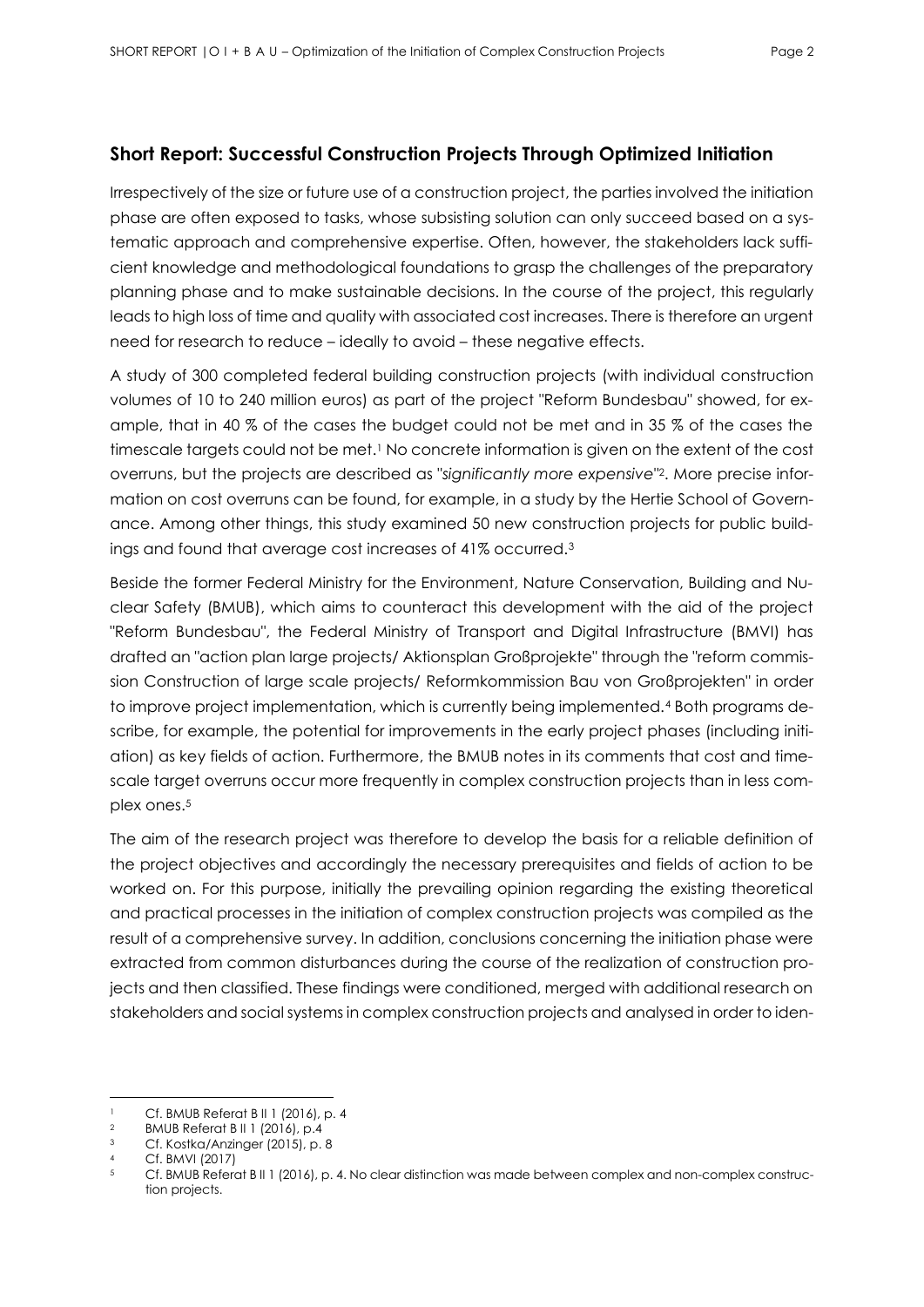tify optimization potentials within customary procedures. On this basis, a user-friendly and practical guideline for the initiation phase was developed, accompanied by a collection of methods and instruments to support the implementation of this phase.

### **Results of the research**

The research showed early on that not only the selected part of the project initiation has research potential, but that the entire research field of early project phases – especially in connection with complex construction projects (cf. **Chapter 4.1**) has not yet been comprehensively investigated. For example, it already became clear during the delimitation of the research that no universally valid definition of complex construction projects exists, although construction projects become more and more demanding in the course of time, for example due to technical progress, the shortening of construction times and the increasing number of project participants, and thus constitute a challenge for the respective initiator.

Therefore, in addition to etymology, corresponding approaches to the definition of complexity and complex systems with and without reference to civil engineering were investigated. Based on the extractable characteristics of complexity and complex systems, complexity drivers in construction projects were identified and possible indicators for complex construction projects of the initiation phase discussed.

It became apparent that different approaches for the aggregated representation of complexity drivers in civil engineering are conceivable. Crucial is the conscious perception of the individual facets of the complexity drivers as dynamic risk factors in the project, as these are of essential importance for the development of the further course of the project. However, for the identification of complex building projects in the initiation phase a quantitative evaluation on the basis of these drivers is not expedient, since at the beginning of the project no or only very little information is usually available. Against this background, it was discussed whether a forecast of the complexity potential for construction projects could be possible with the help of empirical values and variables for certain developments of different complexity driver constellations. As a result, it was established that based on the construction volume or the type of building alone, it is not necessarily possible to make a general statement towards the assessment regarding the complexity of a construction project.

In **Chapter 4.2**, the contents of the initiation phase in theory and practice were examined. In the first step, conceptual definitions were made for this purpose. It became clear that although commonalities prevail, there is no unambiguous definition of the concepts and task areas or contents of the initiation phase. Not even the terms used for the phase classification in the project are uniformly designated in the literature.

For an in-depth examination of the contents of the initiation, the individual task areas of the various works that were examined were extracted and summarized in a matrix. Among other things, it was established that the contents of the early project phases were defined similarly by the authors, but that the structure and chronological sequence of the tasks to be completed differed greatly. The divergence regarding the formation of the initiation as well as the difference in the designations are partly originating on the different perspectives of the authors.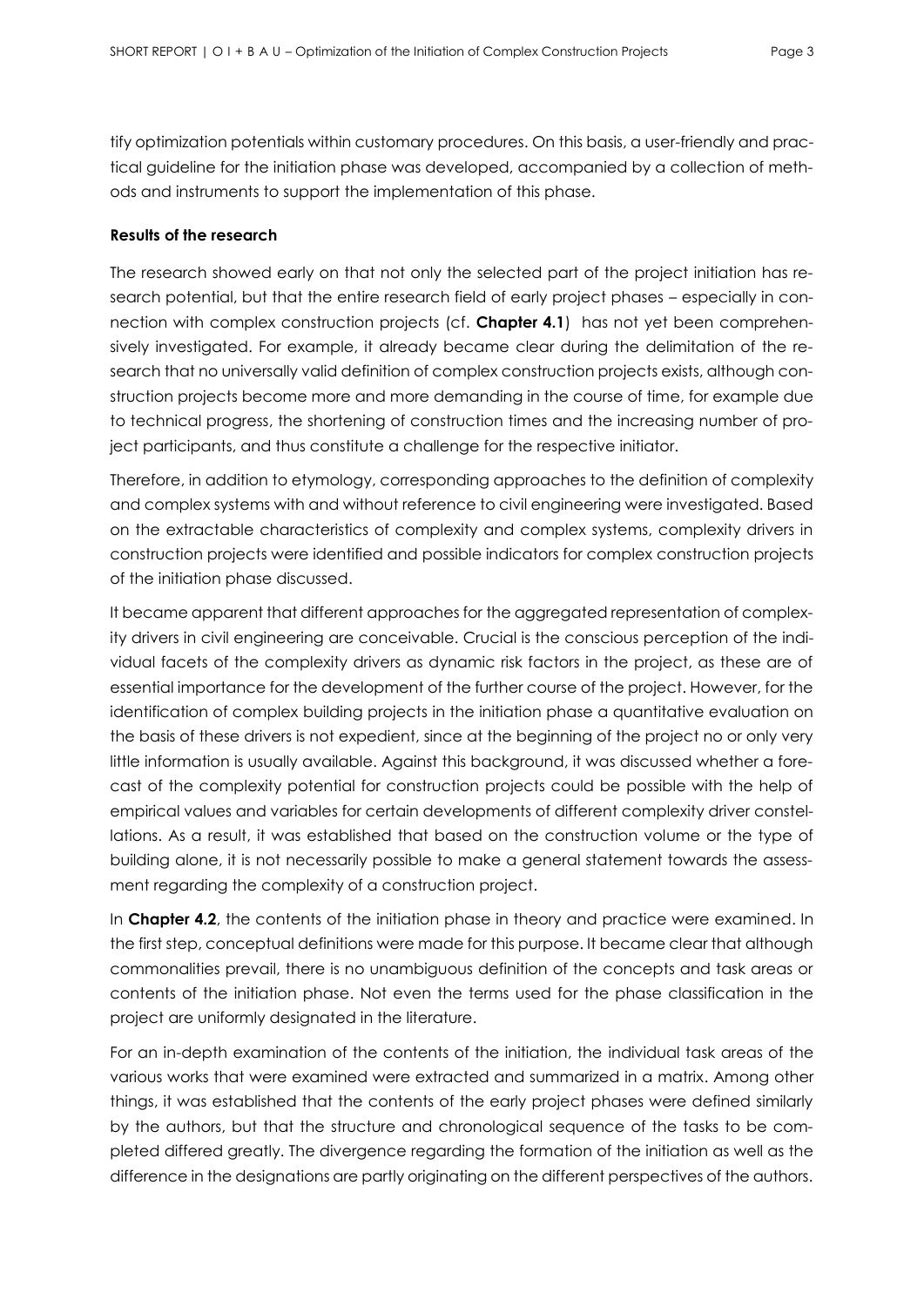Depending on the characteristics of the initiator (e. g. public authorities, companies in the stationary industry, project developers) and the initial situation of the project (e. g. idea and capital available - no location), the course of the initiation – especially with regard to the sequence of the processes – can differ greatly and lead to a prioritization of different tasks in the following course of action.

Furthermore, structured expert interviews with the practice partners were conducted to validate the initiation. The results show that the contents of the initiation in practice show similarities to the results of the investigation of the initiation according to prevailing opinion, but that they do not reflect these in detail. In addition, clear differences can be seen between the respective processes of the various builder-owner or initiators, owing to varying outsets as well as the initiator's distinct organizational and procedural structures.

Based on these findings, the particular contents of the initiation were juxtaposed in a qualitative comparison and a definition of the contents of the initiation introduced.

In order to optimize the initiation process, errors from the planning and execution phases which may have been caused by failures during the initiation phase were examined in **Chapter 4.3**. For this purpose, by means of an extensive literature research, possible errors in planning and construction with reference to the initiation were compiled. These were categorized into problem areas and problem fields and an analysis of the contents of the initiation was carried out on this basis.

As part of a comprehensive secondary survey of errors in planning and implementation (61 sources), 43 problem areas with reference to initiation were identified through a qualitative categorization and temporal delimitation of the possible causes. The analysis of the addressing of these fields in the initiation according to prevailing opinion showed that

- **no work addresses all problem areas,**
- 14 problem areas have not yet been addressed in any oeuvre, and
- disturbances in particular due to human factors have not been taken into account yet.

Against this background, it could be established that in order to avoid later disruptions, additional task areas of the initiation have to be addressed and summarized in a single work. This also confirmed the imperative of the present research work.

Due to the particular neglect of the field "human factor", it was subsequently examined in **Chapter 4.4** to which extent scientific findings relating to the construction industry and in particular the initiation of construction projects are available. It was established that the significance of psychological and sociological factors in the construction industry has so far mainly been investigated by FLYVBJERG ET AL. In the FLYVBJERG ET AL. study, the relevant causes for disorders regarding the human factor are subdivided into psychological and political-economic explanations as well as naming concrete phenomena such as planning errors, anchoring effects, loss aversion, self-interest of the actors, information asymmetry, etc. In addition,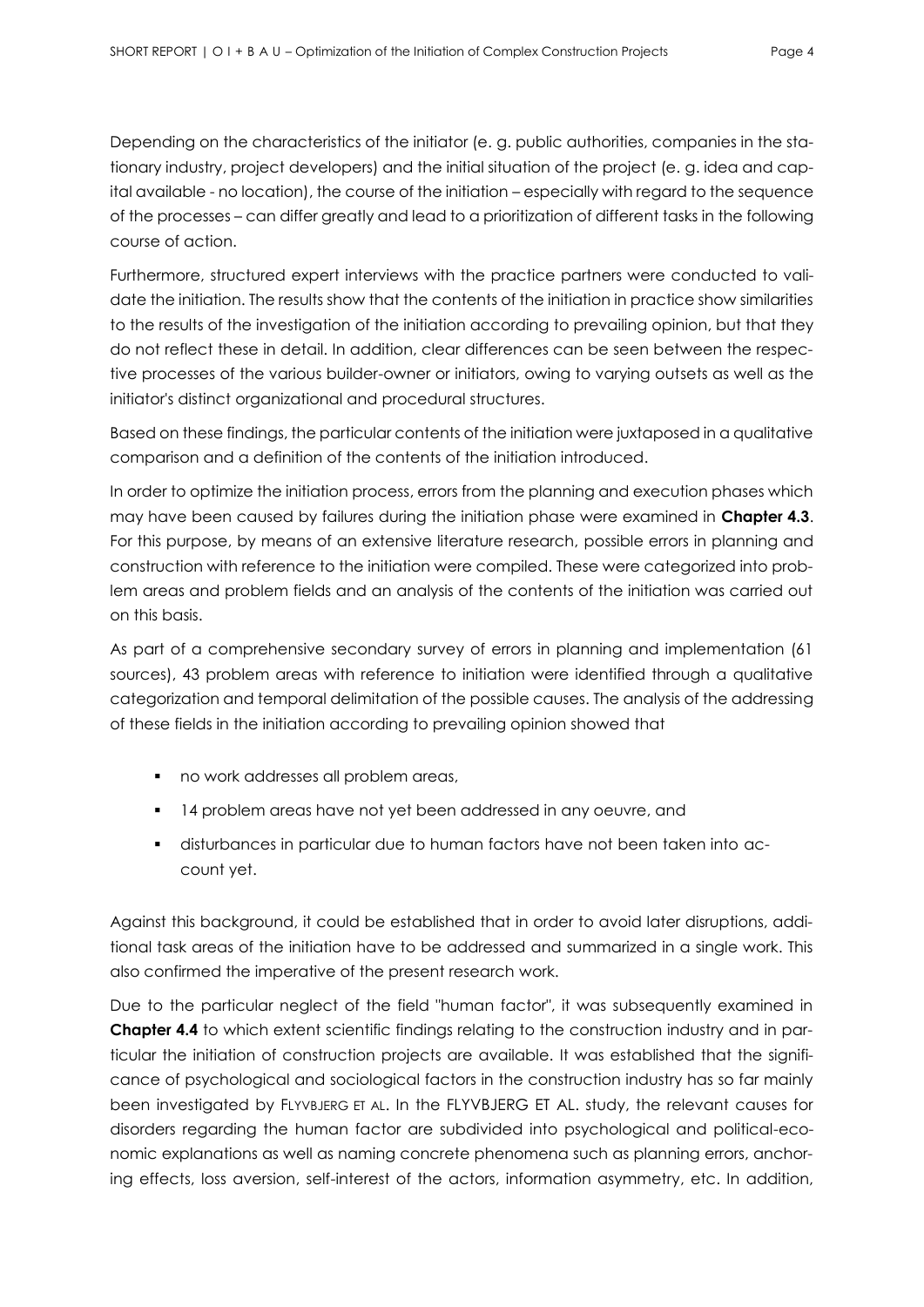methods for limiting the effects of these phenomena were researched. In order to avoid psychological explanations, reference class forecasting was proposed, which is based on experiences from past projects and is thus intended to increase the objectivity of, for example, cost and deadline estimates. Conscious strategic misrepresentation in the field of political-economic explanations can be counteracted, for example, by binding the interests of the actors and creating transparency and clear responsibilities.

It becomes apparent that the structural, functional and dynamic system "project" is superimposed by social systems. Therefore, an excursion into social sciences was undertaken in **chapter 4.5**, which enabled an alternative view of the possible human influencing factors in complex construction projects. By highlighting different factors in relation to the human being itself, the human being as a stakeholder and the human being in groups, possible areas of tension and conflict drivers were identified, which imply additional requirements for the initiation phase. The investigation into the human being behind the stakeholder has shown that the investigation must take place in the smallest possible constellation. Thus, the human being as a stakeholder was identified as a conflict driver, since particular motives and goals, the generational conflict and other factors from the smallest unit, the human being, to the largest possible unit, the organization, mean a possible summation of the fields of tension.

The following aspects were identified as conflict drivers of interpersonal interaction:

- **Unresolved communication structures**
- **EXEDENT** insufficient definition of tasks and responsibilities
- flawed decisions

Based on the results of the previous chapters, an in-depth analysis of the stakeholders involved in the early phase of construction projects and their respective roles was carried out in **Chapter 4.6**, which provides further parameters for optimizing the initiation process. Three key stakeholders were identified and examined in relation to each other, from which the subsequent results can be derived.

For example, the choice of the organizational form of the key stakeholders in complex construction projects has a considerable influence on the complexity of the construction project. With the organisational form suitable for the project as well as the initiator the interfaces required to be controlled within the organisation and between organisations can be mastered. If the organisational form is unsuitable for the project, it can happen that, while the sum of all interfaces remains the same, the majority of the interfaces to be controlled falls upon a single organisational participant. The resulting challenges are then sometimes no longer mastered.

In order to select the suitable organisational form for the further handling of a project, an identification of all internal, external and regulatory stakeholders is necessary during the initiation already. Goals, interests, characteristics and, if necessary, coalitions of the project participants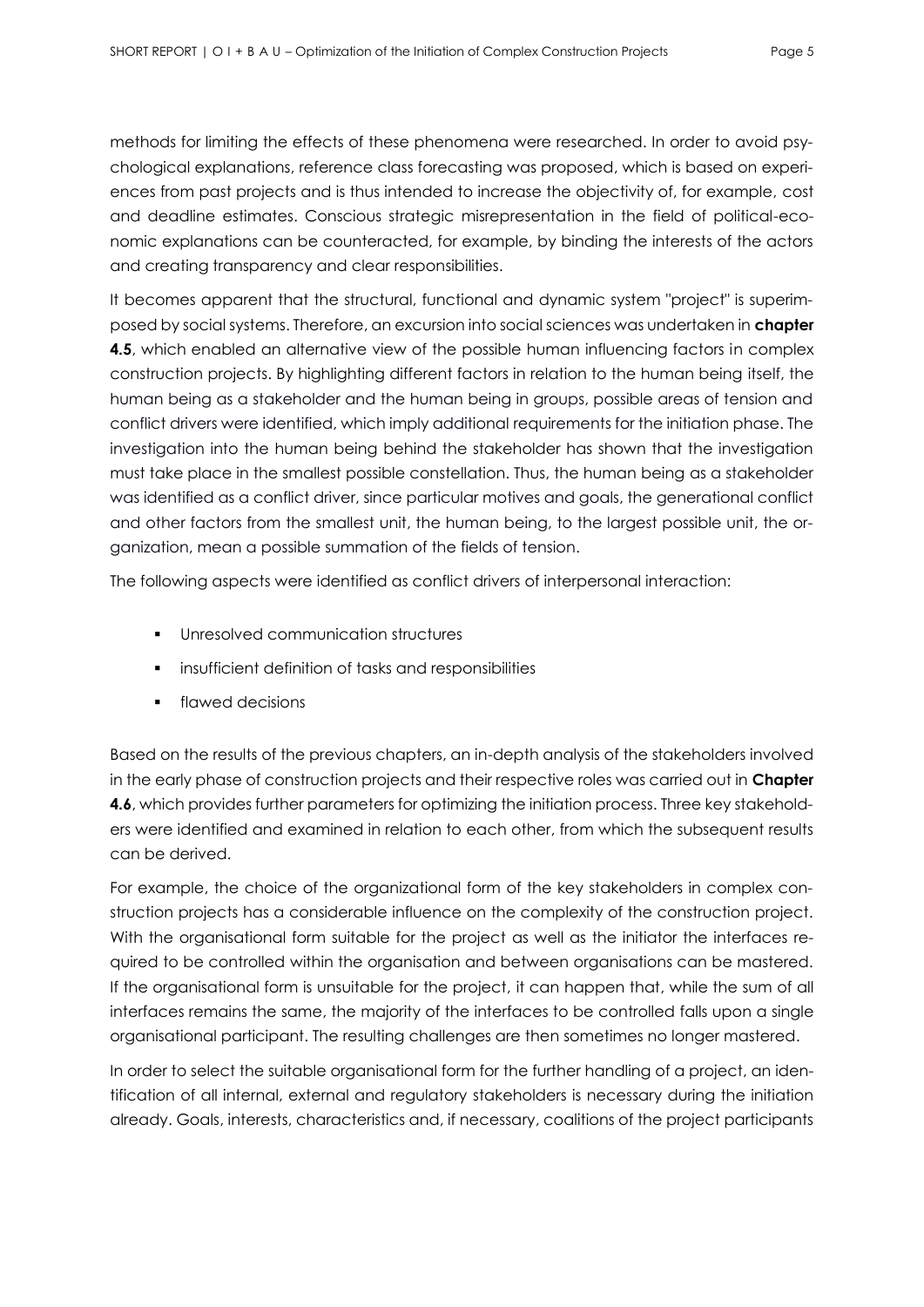should be determined and projected on possible risks emanating from the organisation stakeholders. With this state of knowledge, the selection of the organisational form for the project can be made.

The handling of the structural complexity within a project by the acting stakeholders demands specific actions and decisions by those stakeholders. These are rarely objective, but rather dependent on the stakeholder to a certain extent, since the perception and the action strategy for achieving the goal vary.

Based on the findings of the research project, further fields of research to be taken into account in **future research initiatives** were identified in **Chapter 6**. Within the framework of an outlook, the early identification of complexity drivers decisive for the project, the early involvement of potential project participants in the formation of sustainable alliance models as well as the earlier and stronger consideration of social factors in order to promote cooperation between interdisciplinary teams were given attention in particular.

### **Transfer of knowledge into practice: initiation guideline**

A major objective of this research project was to enable the practical application of the results of the analysis of the research fields. For this purpose, a guideline was drawn up which includes explanations of the contents as well as implementation-oriented methods and instruments for the initiation of complex construction projects.

Initially, the contents of the guideline were defined in a workshop. During this process the compiled contents of the initiation phase were consolidated with the identified problem areas and advanced in a multi-stage process into areas of initiation, while taking into account the findings regarding the stakeholders and social systems in complex construction projects. In the course of this process, it also emerged that, in addition to the task area "initial situation" as the first task area of initiation, the task area "human factor" also received a special status due to the processing of the task areas by humans and as it has a branched network to or permanent presence in each of the other task areas. For this reason, the "human factor " as a superior influencing factor is additionally given a special status in the form of an explanatory field with the explanation of all task areas.

In total, the guideline comprises 17 task areas plus explanations of the human factor (cf. figure below). Besides the specification of the first field to be worked on ("initial situation"), no general sequence of work is fixed due to the uniqueness and complexity of the addressed projects in building construction.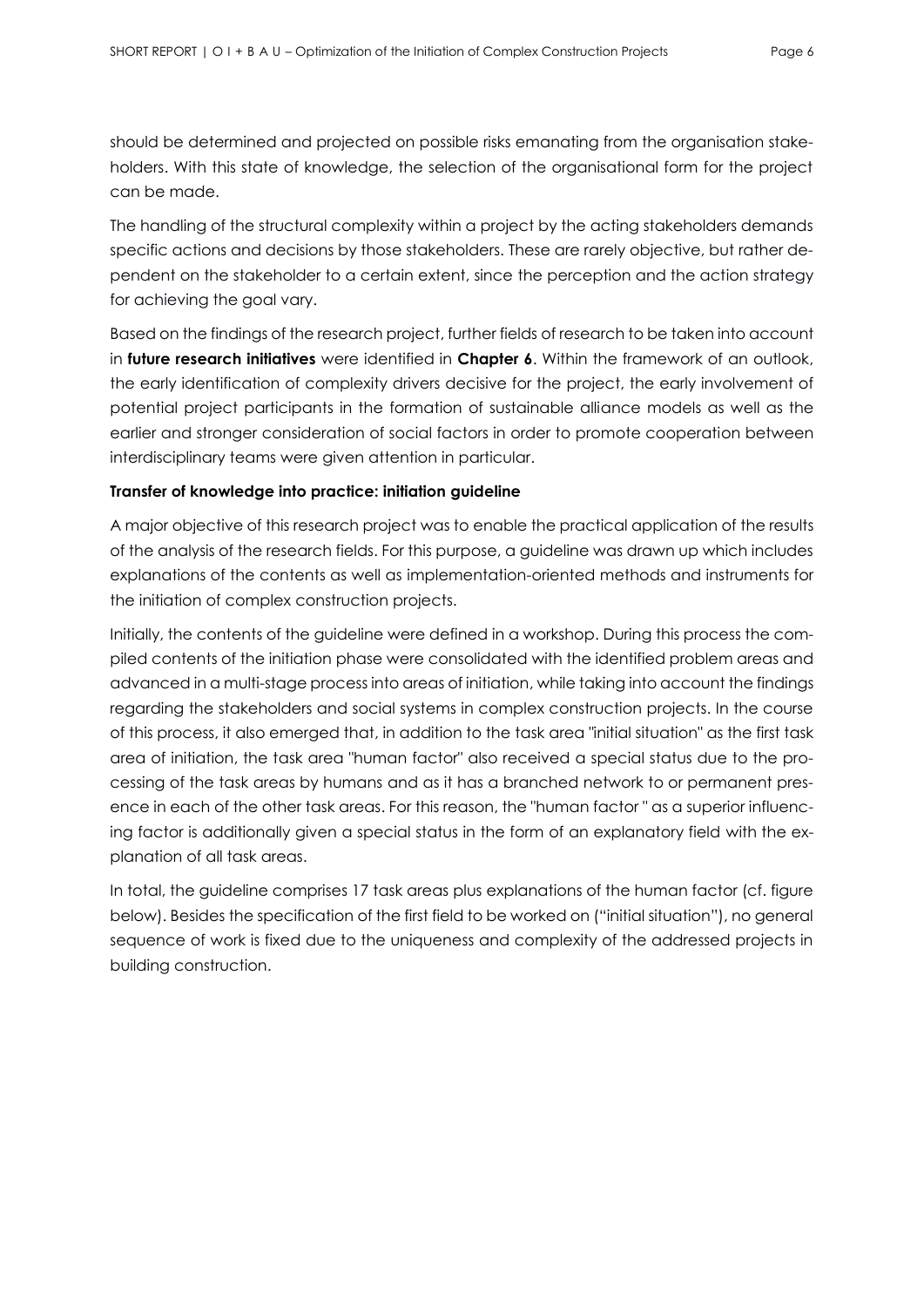

Figure: Initial situation, task areas and human factor in the initiation

Based on the formulated task fields, a layout for an application-oriented guideline was developed, which ensures a quick overview of the essential contents of the initiation as well as of the methods and instruments to support the handling of the fields. The fact that the initiation in this work is represented holistically for the first time increases the requirement for a comprehensible presentation. Against this background, a division of the guideline into two sections was chosen. This ensures that a coherent, concise guideline filled with the essential contents is created in the first part, which gives the reader a comprehensive overview of the contents of the initiation without being interrupted by the description of methods and instruments. This is particularly useful against the background of the interconnectedness of the fields. The second part of the guideline contains recommended methods and instruments for supporting the processing of the task fields, upon which a reference is made from each task field in the first part.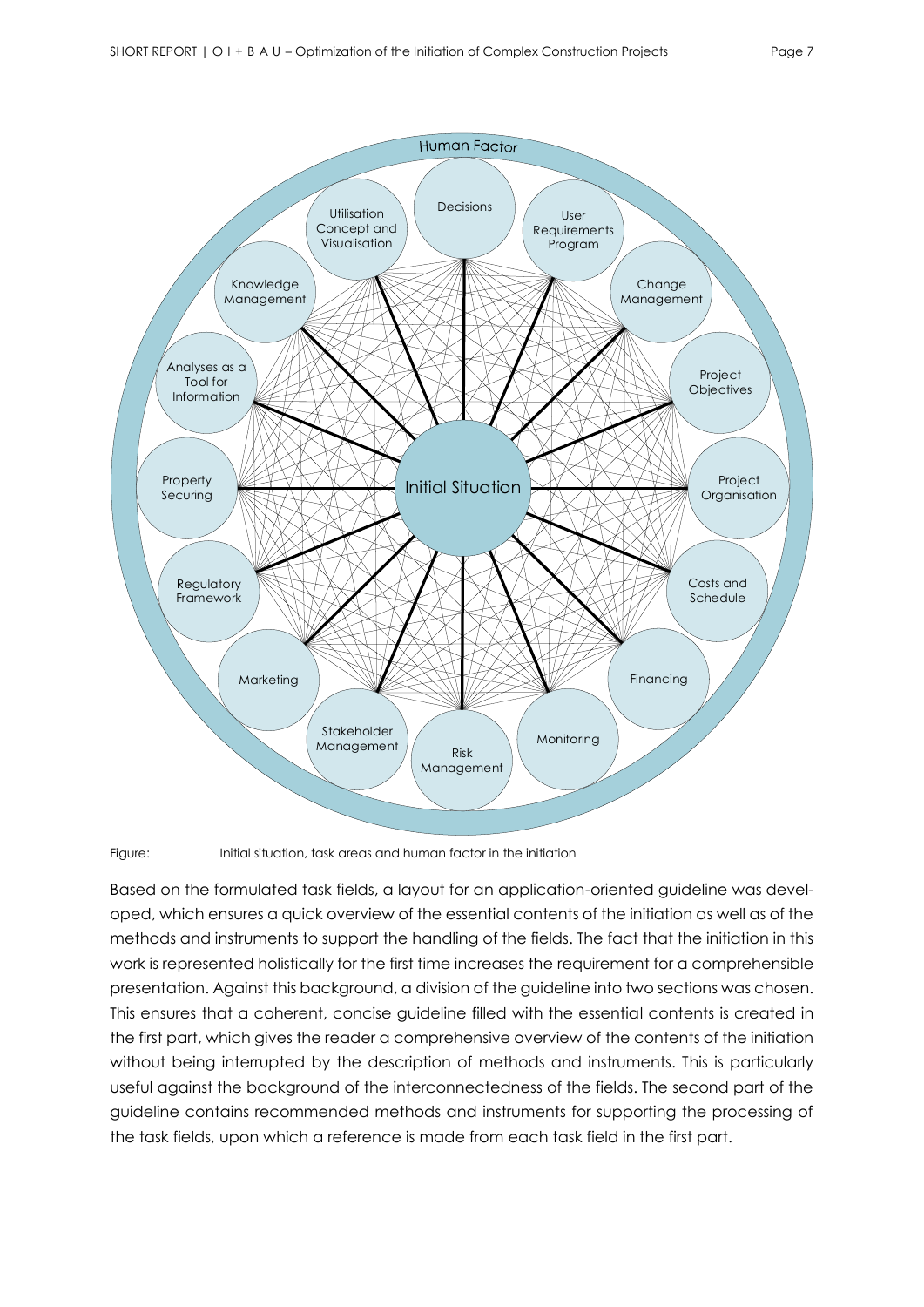Initially, the first part of the guideline introduces the user in the context of the explanations "About this guideline". Emphasis is placed in particular on

- the significance of the initiation for the construction project,
- the development, content and interpretation of the tasks,
- the holistic approach of the guide,
- **the innovative content and**
- the structure and the "operation" of the guide

in order to sensitise the user to the importance of initiation and to convey the structure and application of the guide.

Subsequently, the 17 task fields are presented, starting with the "initial situation" and ending with the explanations of the "human factor". Within the scope of the description of the task fields, the

- the relevance,
- the main content areas and
- **•** outcomes

of the respective field of activity are described, and

- **F** references to methods and instruments, and
- references to aspects to be considered from the explanatory field "human factor"

### is given.

The second part of the guide presents a collection and description of methods and instruments for dealing with the task areas of initiation. The collection is preceded by an overview. On the one hand, this outlines in which methods and instruments are described directly in the guidelines and in which cases reference is made to further literature due to the degree of awareness and dissemination of the methods and instruments. On the other hand, the methods and instruments are assigned to categories. This makes it possible to refer to a pool of potential methods and instruments for processing the task area. Additionally, recommendations to potentially suitable methods supporting the respective task areas are given.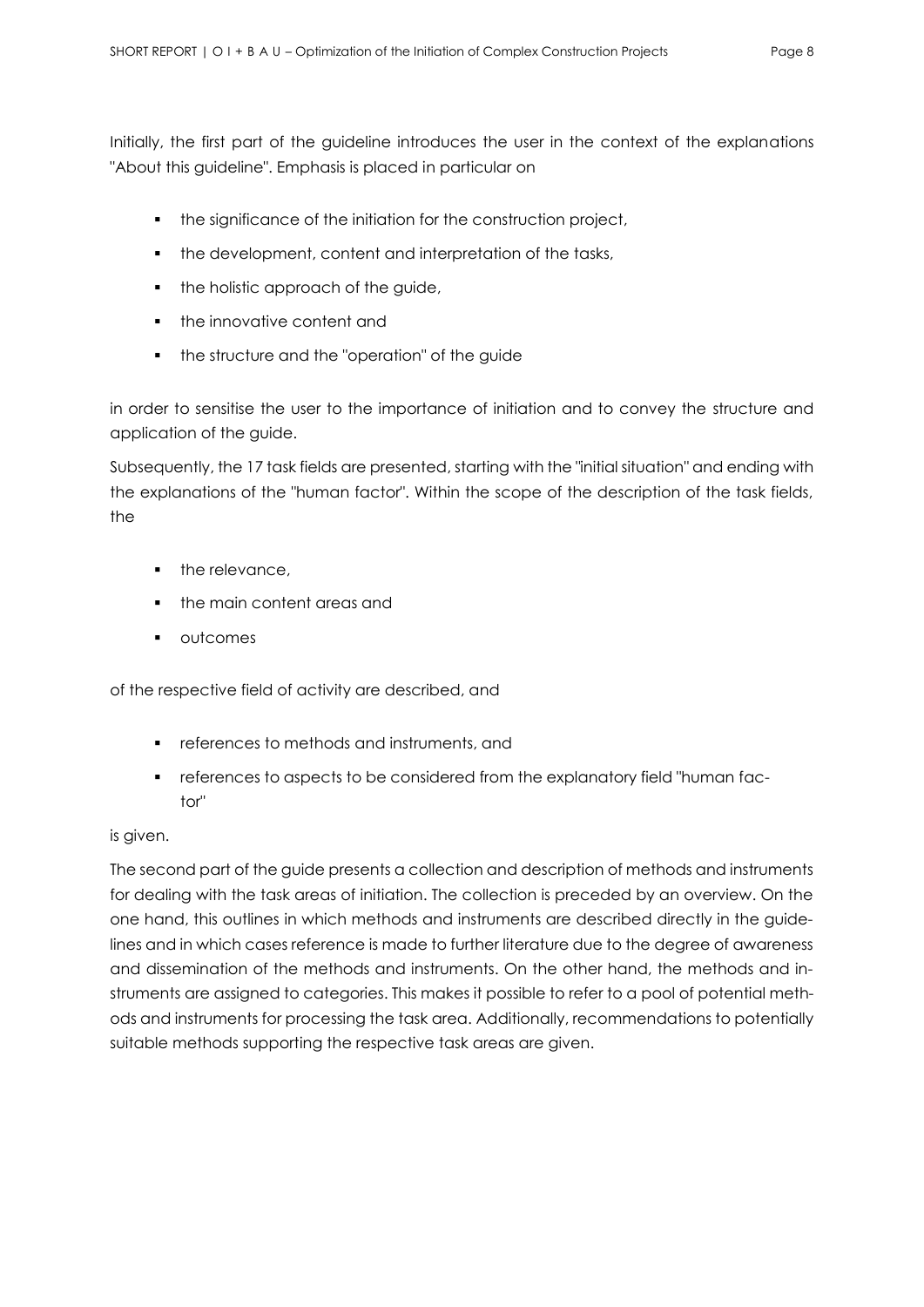The methods and instruments are concisely presented on the basis of

- **a** a general (short) description,
- the description of possible implementation in the initiation, as well as
- **a** advantages and disadvantages

In summary, contrasting to existing literature regarding the initiation of construction projects, this guideline does not only describe individual parts of this first project phase, but also summarises all task areas which are intended to enable the best possible project start in a single oeuvre. In addition to the task fields already established in literature, new task fields have emerged which have so far not yet been dealt with in connection with the initiation. Furthermore, innovative focal points have been set in order to optimise the initiation within the known task areas as well as referencing to a pool of methods and instruments within the guideline supporting the implementation of the initiation.